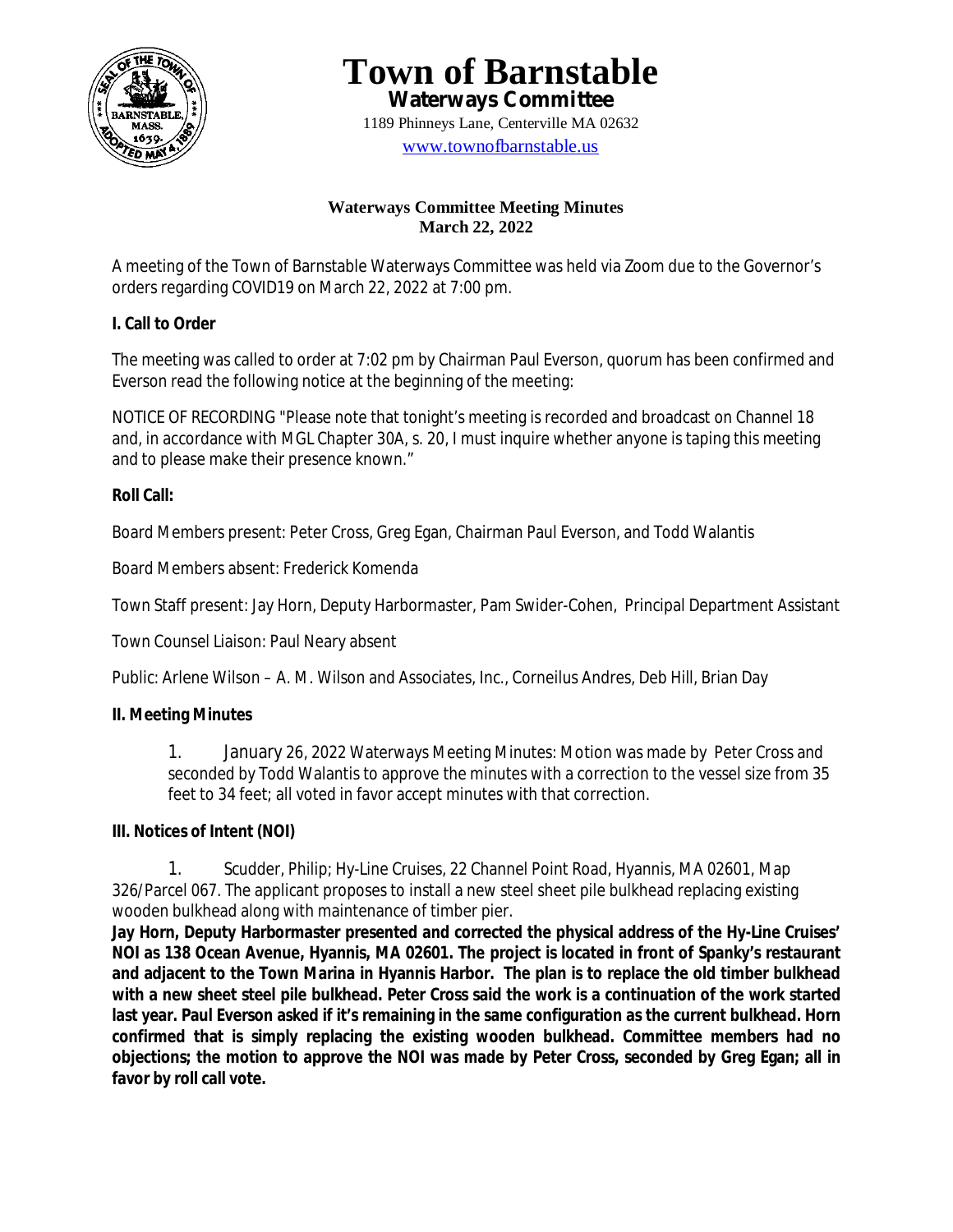2. EBB Tide, LLC, 28 Bay Shore Drive, Hyannis, MA 02601, Map 326/Parcel 141. The applicant proposes to construct and maintain a stone revetment.

**As no engineer was present, Jay Horn presented this NOI which the applicant proposes to construct and maintain a stone revetment. The location already has a dock in place. No changes are being made to the dock. As the committee has no objections the motion to approve this NOI was made by Todd Walantis, seconded by Peter Cross; all in favor by roll call vote.**

3. Kletjian, Carmella, 261 & 253 Seapuit River Road, Osterville, MA 02655, (#261) Map/Plat 051 004 002, (#253) Map/Plat 051 002. The applicant proposes to construct and maintain a stone revetment.

**With no engineer present and due to questions members have about this project, it is agreed to move to the next meeting; no vote was taken.**

### **IV. Mooring Appeals:**

1. Spinney, John: 46 Little Island Drive, Osterville, MA 02655; new mooring application denied per non-designated guidelines

**Applicant again requested to be heard at the next meeting.**

2. Wood, Jonathan C: LB/288 did not renew in 2021; reinstated in 2015.

**Mr. Wood was not present, Horn states his mooring was not renewed due to illness in 2021; thus his location was issued to a person on the Lewis Bay wait list. Committee discussed these facts and that this was his second strike. Paul Everson made a motion to not grant this appeal, seconded by Peter Cross and by roll call vote the majority agreed with Gregory Egan opposed.**

#### **V. Old Business:** None

### **VI. New Business:**

## **VII. Correspondence:**

1. Town Manager hearing for the Shellfish Aquaculture license application of Deborah Hill, 70 Fernbrook Lane, Centerville, MA 02632. The hearing will be held via Zoom on Tuesday, April 5, 2022 at 12:00 pm.

2. Town Manager hearing for the renewal of the Shellfish Aquaculture License application of James C Bright, 227 Bumps River Road, Osterville, MA 02655. The hearing was held on March 1, 2022 at 10:00 am.

#### **VIII. Harbormaster Report:**

Deputy Harbormaster Horn reported spring is here and the Parker is in service on the dock at Bismore Park Marina. The Harbormaster staff installs 175 aids to navigation including swim buoys, slow / no wake signs. These will be placed in the water in April. It is still renewal season until March 31<sup>st</sup> which is the deadline. To date, twenty five (25) people have given up their moorings and 110 people have not renewed their permits. Soon I will be ready to make offers to the people on the waiting lists for the available spots.

**IX. Matters not reasonably Anticipated by the Chair: Horn stated that a request was communicated to him from Harbormaster Brian Taylor to ask the committee to take a vote on the item discussed at the March 8, 2022 Workshop. Paul Everson made a motion to change the verbiage in the regulations to allow names to be added to the wait lists when needed, Peter Cross seconded the motion; by roll call vote all in favor.**